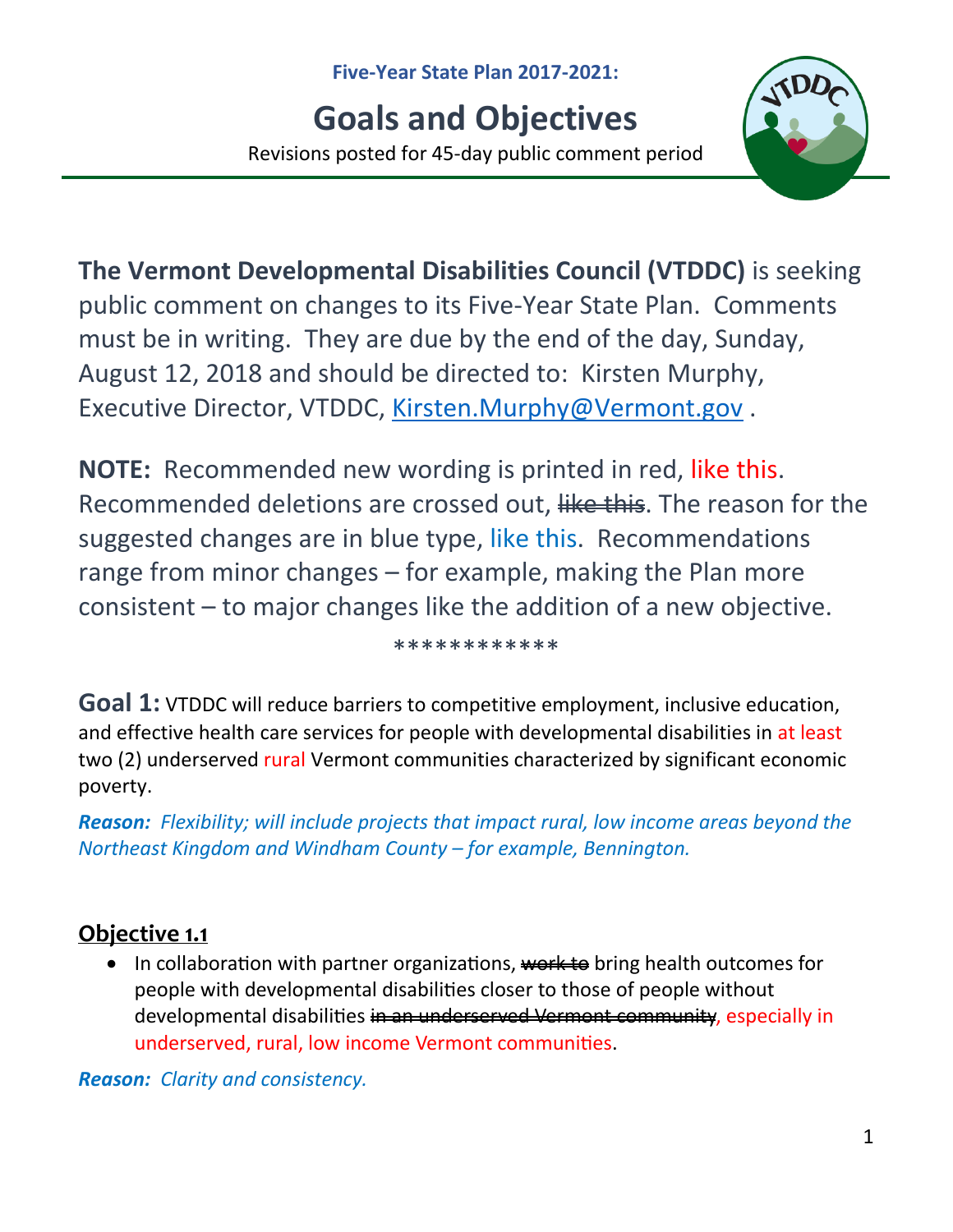## **Objective 1.2**

• Promote the use of available funding and programs for competitive employment, education, and healthcare for Vermonters with developmental disabilities especially those living in underserved, rural, low income underserved Vermont communities.

*Reason: Expands objective to promoting wide range of programs. Will include advocating for best-practice education programs like PBIS, per H. 897.*

## **Objective 1.3**

• Support initiatives that position Vermont as a leader in developing and expanding entrepreneurial opportunities and innovative approaches to job training for people with developmental disabilities, especially those living in underserved, rural, low income underserved Vermont communities.

#### *Reason: Consistency*

#### **Objective 1.4**

• Promote peer-to-peer training and support -- including supported decision making and independent options counseling -- as a highly valued part of person-andfamily-centered care planning for people with developmental disabilities and their family members, especially those living in underserved, rural, low income underserved Vermont communities.

*Reason: Adds ability to count projects that focus on conflict-free case management through exploring alternatives for options counseling. Adds family members to such projects. Consistency.*

## **Objective 1.5**

• Support families advocating for best practices in special education services for their child, including improving access to legal services, in underserved, rural, low income Vermont communities.

*Reason: Per vote of full Council at September 2017 meeting.*

\* \* \* \* \* \* \* \*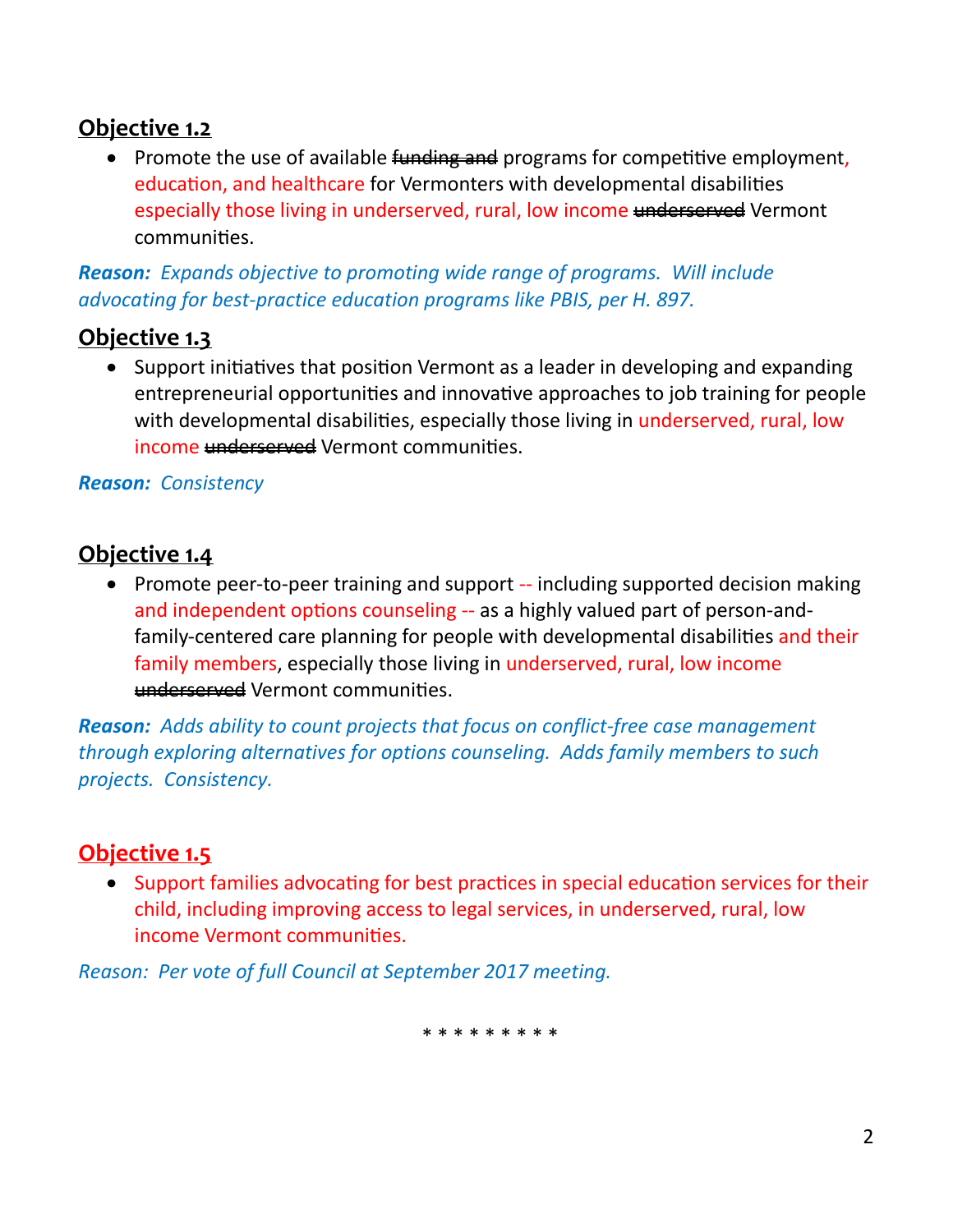**Goal 2:** VTDDC will nurture and support a powerful movement of self-advocates and family members prepared to advocate for policies, programs, and funding that realize the vision of the Federal Developmental Disabilities Assistance and Bill of Rights Act of 2000 [42 USC 15,001 et seq (2000)].

#### **Objective 2.1**

• Identify and collect information about Vermonters who have a developmental disability, including those who meet the federal definition of "developmental disability" [42 U.S. Code §15002(8)] but who do not meet the State of Vermont definition of "developmental disability" for the purposes of receiving home- and community-based services supports (HCBS) [18 V.S.A. §8722(2)].

#### *Reason: Consistency*

#### **Objective 2.2**

• In collaboration with VTDDC's Network Partners – Disability Rights Vermont and the UVM Center for Disability and Community Inclusion – and other advocacy groups, conduct multiple leadership training opportunities where self-advocates and family members come together to learn how to model and advocate for inclusion, selfdetermination, productivity, and independence.

*Reason: Expands partners because Vermont Family Network and GMSA are the primary collaborators in the Leadership Series. Still need to call out Network Partners specifically to satisfy a requirement of the DD Act.*

#### **Objective 2.3**

• Engage self-advocates and family members through the dissemination of information and alerts; through soliciting their input about the issues impacting their lives; and through assisting them in practicing advocacy skills, including at the local and regional level.

#### **Objective 2.4**

• Build a repository of stories from self-advocates and family members in multiple formats (audio, video, or written) that can be used as advocacy and training tools.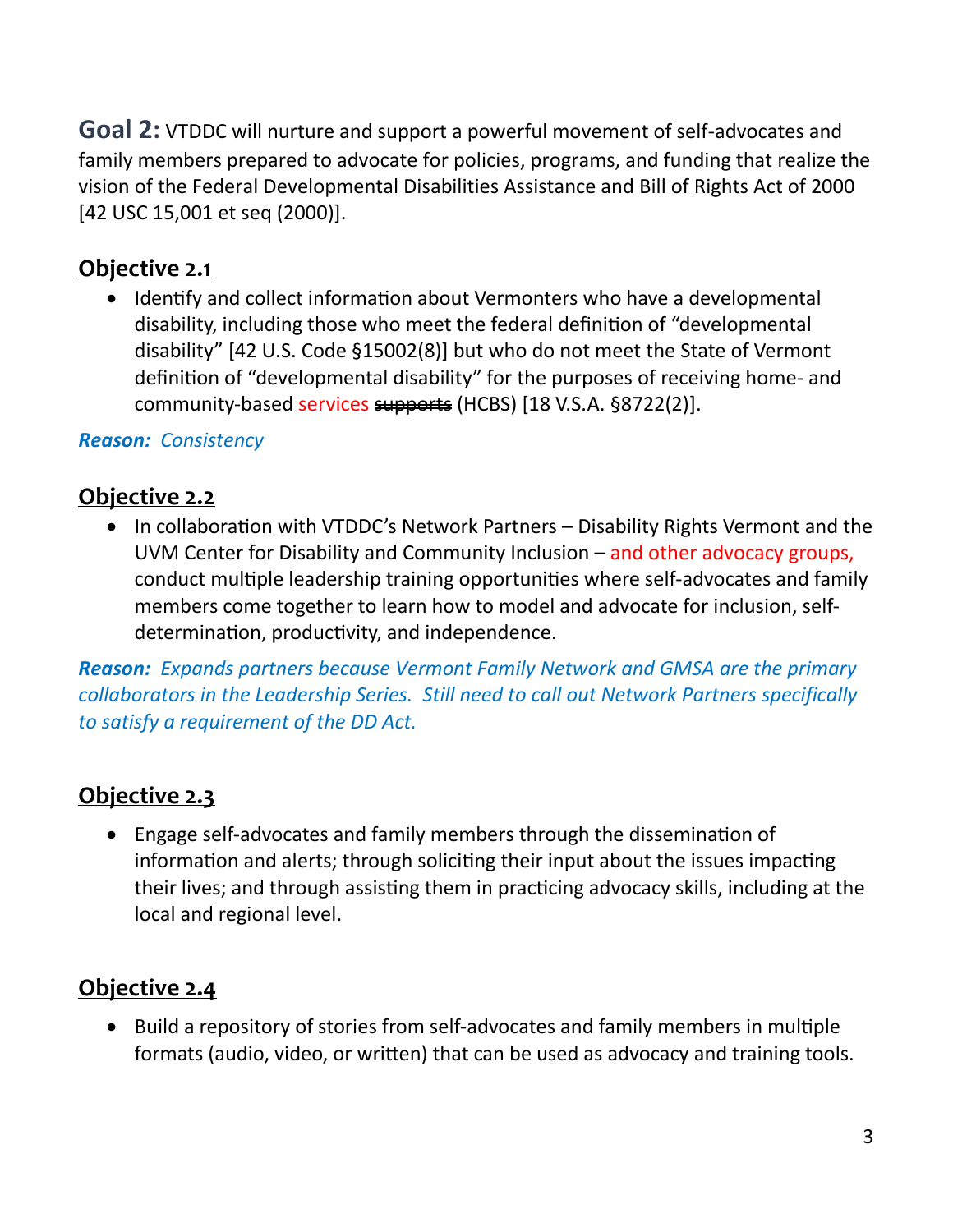\* \* \* \* \* \* \* \* \*

**GOAL 3:** VTDDC will vigorously seek changes in Vermont's many service systems so that Vermonters with developmental disabilities – including those who are currently not identified as having a developmental disability under Vermont law [18 V.S.A. §8722(2)] – and their family members have greater and more equitable access to supports that foster the four values in the Federal Developmental Disabilities Assistance and Bill of Rights Act of 2000: community inclusion, self-determination, productivity, and independence.

#### **Objective 3.1**

• Through a public awareness campaign, disseminate information widely about the prevalence, accomplishments, stories, and needs of the estimated 86,000 Vermonters with developmental disabilities, including those who do not qualify for home- and community-based services (HCBS) through the state Developmental Services System of Care.

#### **Objective 3.2**

• Advocate that the Developmental Services System of Care place greater emphasis on pro-actively supporting individuals rather than reacting to crises, and expand the percentage of eligible individuals who eligible to receive home- and community-based services (HCBS), and receive adequate resources to provide high quality support.

*Reason: Clarity. Expands objective to include advocacy related to the state budget.*

## **Objective 3.3**

• Promote access to existing care coordination services for Vermonters with developmental disabilities through provider training, appropriate accommodations, and targeted outreach.

*Reason: Clarity*